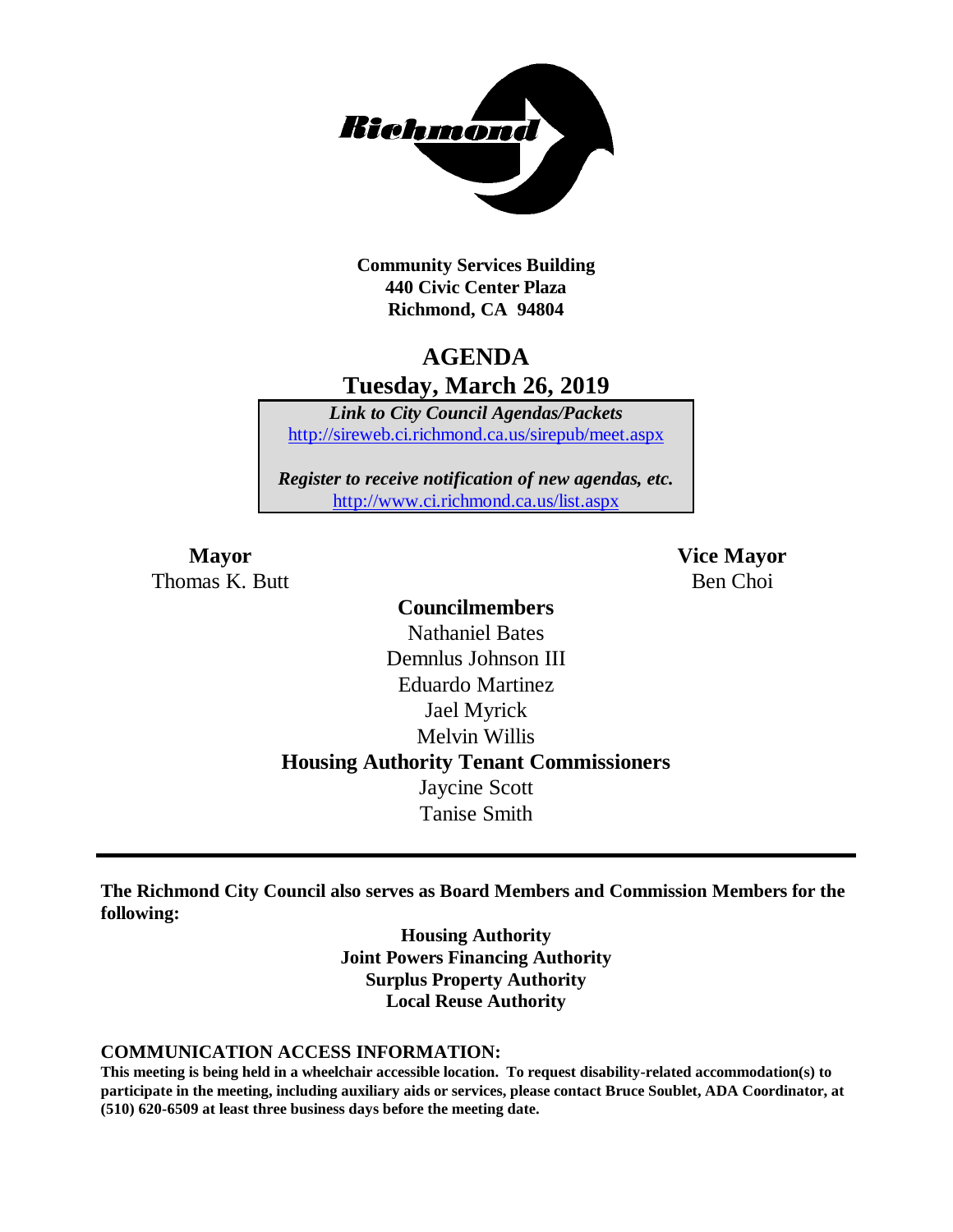# **MEETING PROCEDURES**

The City of Richmond encourages community participation at its City Council meetings and has established procedures that are intended to accommodate public input in a timely and time-sensitive way. As a courtesy to all members of the public who wish to participate in City Council meetings, please observe the following procedures:

**PUBLIC COMMENT ON AGENDA ITEMS:** Anyone who desires to address the City Council on items appearing on the agenda must complete and file a pink speaker's card with the City Clerk **prior** to the City Council's consideration of the item. Once the City Clerk has announced the item, no person shall be permitted to speak on the item other than those persons who have submitted their names to the City Clerk. Your name will be called when the item is announced for discussion. **Each speaker will be allowed up to TWO (2) MINUTES to address the City Council on NON-PUBLIC HEARING items listed on the agenda. Speakers are allowed up to THREE (3) minutes on PUBLIC HEARING items.**

**OPEN FORUM FOR PUBLIC COMMENT:** Individuals who would like to address the City Council on matters not listed on the agenda or on items remaining on the consent calendar may do so under Open Forum. All speakers must complete and file a pink speaker's card with the City Clerk **prior** to the commencement of Open Forum. The amount of time allotted to individual speakers shall be determined based on the number of persons requesting to speak during this item. **The time allocation for each speaker will be as follows:** 15 or fewer speakers, a maximum of 2 minutes; 16 to 24 speakers, a maximum of 1 and one-half minutes; and 25 or more speakers, a maximum of 1 minute.

#### **SPEAKERS ARE REQUESTED TO OCCUPY THE RESERVED SEATS IN THE FRONT ROW BEHIND THE SPEAKER'S PODIUM AS THEIR NAME IS ANNOUNCED BY THE CITY CLERK.**

**CONSENT CALENDAR:** Consent Calendar items are considered routine and will be enacted, approved or adopted by one motion unless a request for removal for discussion or explanation is received from the audience or the City Council. A member of the audience requesting to remove an item from the consent calendar that is sponsored by City staff must first complete a speaker's card and discuss the item with a City staff person who has knowledge of the subject material **prior** to filing the card with the City Clerk and **prior** to the City Council's consideration of Agenda Review. Councilmembers who request to remove an item from the consent calendar must do so during Agenda Review. An item removed from the Consent Calendar may be placed anywhere on the agenda following the City Council's agenda review.

**CONDUCT AT MEETINGS:** Richmond City Council meetings are limited public forums during which the City strives to provide an open, safe atmosphere and promote robust public debate. Members of the public, however, must comply with state law, as well as the City's laws and procedures and may not actually disrupt the orderly conduct of these meetings. The public, for example, may not shout or use amplifying devices, must submit comment cards and speak during their allotted time, may not create a physical disturbance, may not speak on matters unrelated to issues within the jurisdiction of the City Council or the agenda item at hand, and may not cause immediate threats to public safety.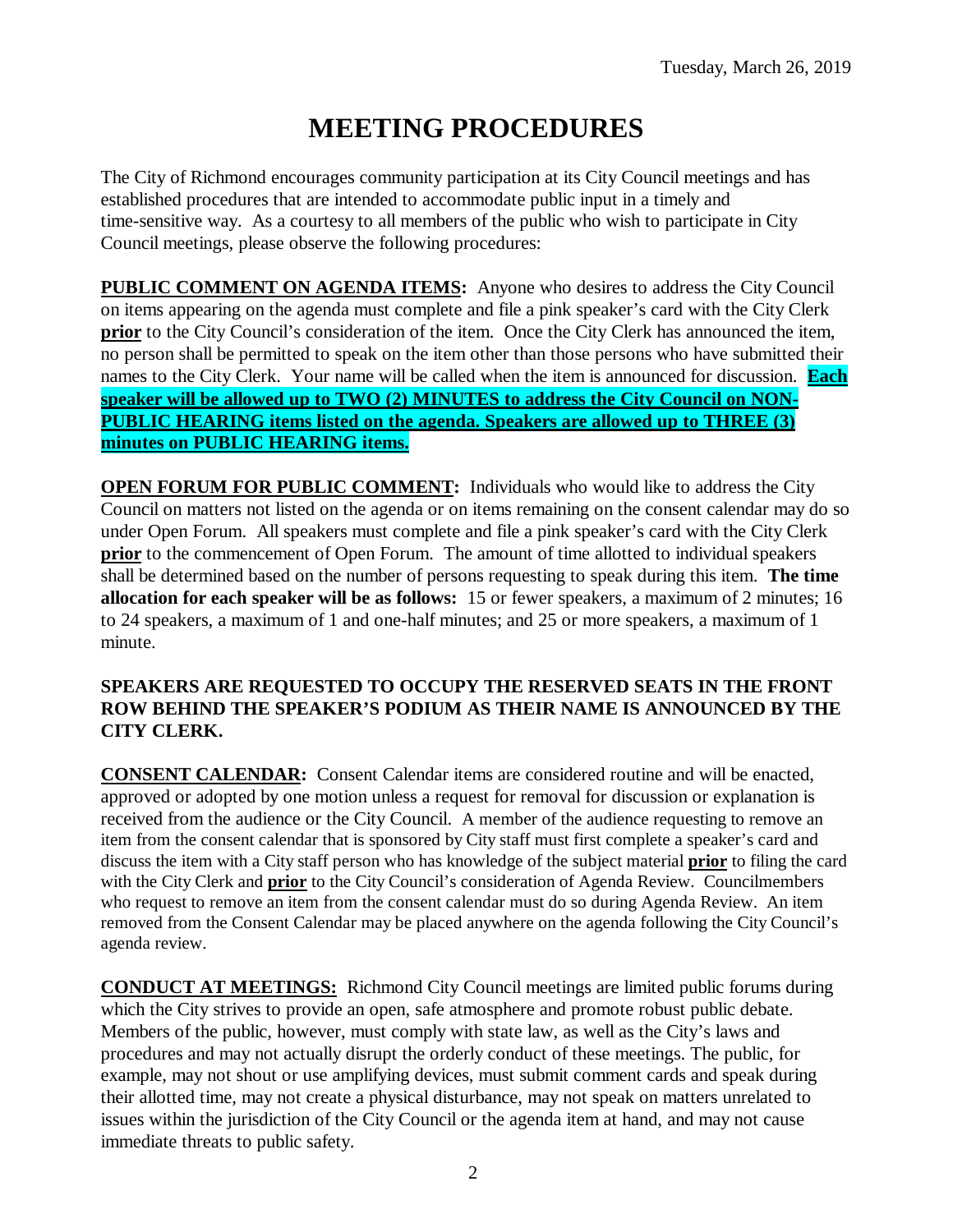**CITY HARASSMENT POLICY:** The City invites public comment and critique about its operations, including comment about the performance of its public officials and employees, at the public meetings of the City Council and boards and commissions. However, discriminatory or harassing comments about or in the presence of City employees, even comments by third parties, may create a hostile work environment, if severe or pervasive. The City prohibits harassment against an applicant, employee, or contractor on the basis of race, religious creed, color, national origin, ancestry, physical disability, medical condition, mental disability, marital status, sex (including pregnancy, childbirth, and related medical conditions), sexual orientation, gender identity, age or veteran status, or any other characteristic protected by federal, state or local law. In order to acknowledge the public's right to comment on City operations at public meetings, which could include comments that violate the City's harassment policy if such comments do not cause an actual disruption under the Council Rules and Procedures, while taking reasonable steps to protect City employees from discrimination and harassment, City Boards and Commissions shall adhere to the following procedures. If any person makes a harassing remark at a public meeting that violates the above City policy prohibiting harassment, the presiding officer of the meeting may, at the conclusion of the speaker's remarks and allotted time: (a) remind the public that the City's Policy Regarding Harassment of its Employees is contained in the written posted agenda; and (b) state that comments in violation of City policy are not condoned by the City and will play no role in City decisions. If any person makes a harassing remark at a public meeting that violates the above City policy, any City employee in the room who is offended by remarks violating the City's policy is excused from attendance at the meeting. No City employee is compelled to remain in attendance where it appears likely that speakers will make further harassing comments. If an employee leaves a City meeting for this reason, the presiding officer may send a designee to notify any offended employee who has left the meeting when those comments are likely concluded so that the employee may return to the meeting. The presiding officer may remind an employee or any council or board or commission member that he or she may leave the meeting if a remark violating the City's harassment policy is made. These procedures supplement the Council Rules and Procedures relating to disruption of orderly conduct at Council meetings.

Any law enforcement officer on duty or whose service is commanded by the presiding officer shall be Sergeant-at-Arms of the Council meetings. He/she, or they, shall carry out all orders and instructions given by the presiding officer for the purpose of maintaining order and decorum at the Council meetings (City Council Rules of Procedure and Order Section III F, RMC Section 2.12.030).

**\*\*\*\*\*\*\*\*\*\*\*\*\*\*\*\*\*\*\*\*\*\*\*\*\*\*\*\*\*\*\*\*\*\*\*\*\*\*\*\*\*\*\*\*\*\*\*\*\*\*\*\*\*\*\*\*\*\***